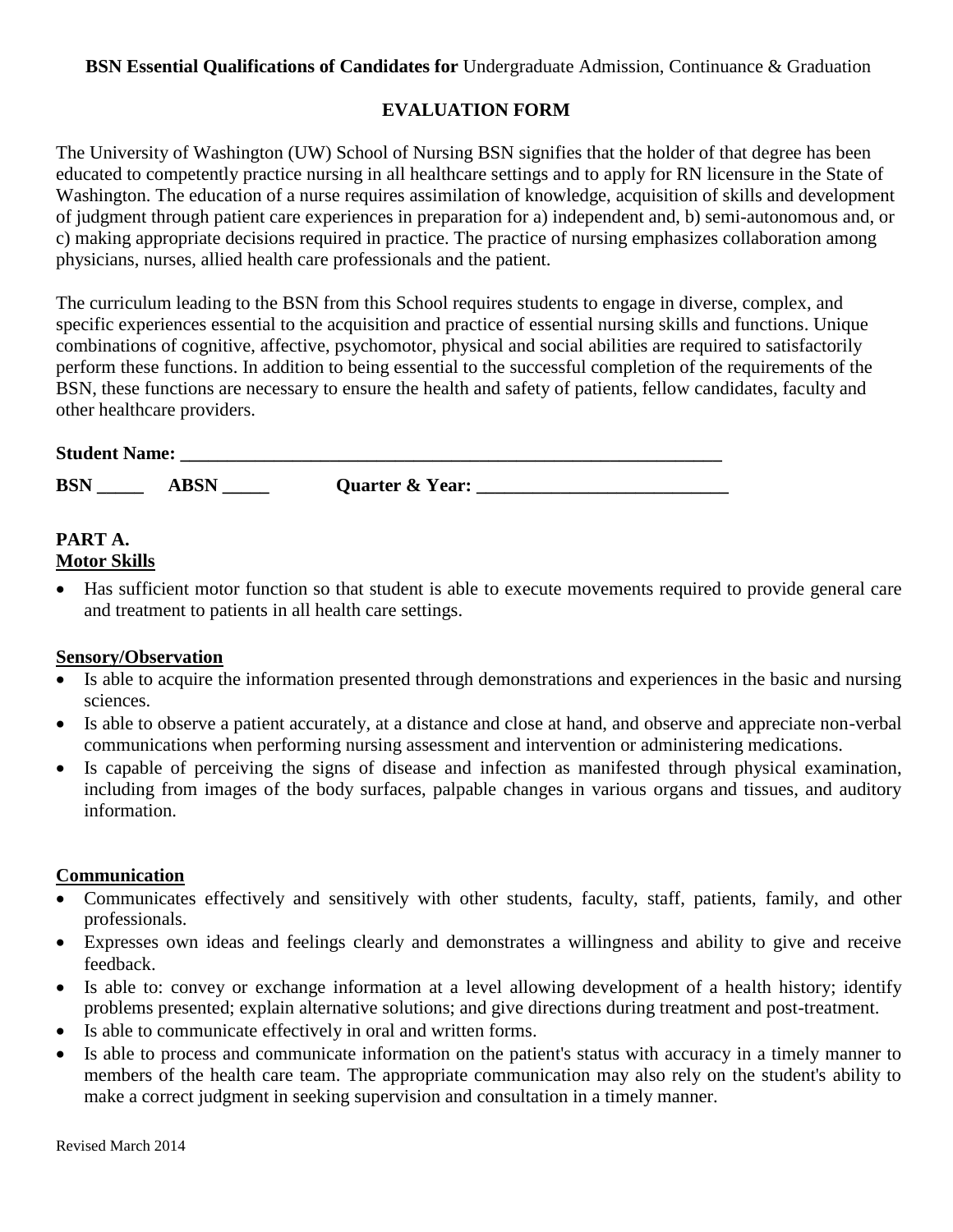## **Cognitive**

- Is able to measure, calculate, reason, analyze, integrate and synthesize in the context of undergraduate nursing study.
- Is able to quickly read and comprehend extensive written material.
- Is able to evaluate and apply information and engage in critical thinking in the classroom and clinical setting.

## **Behavioral/Emotional**

- Possesses the emotional health required for the full utilization of his or her intellectual abilities, the exercise of good judgment, the prompt completion of all responsibilities attendant to the diagnosis and care of patients and families.
- Is able to maintain mature, sensitive, and effective relationships with patients, students, faculty, staff and other professionals under all circumstances including highly stressful situations.
- Has the emotional stability to function effectively under stress and to adapt to an environment that may change rapidly without warning and/or in unpredictable ways.
- Is able to experience empathy for the situations and circumstances of others and effectively communicate that empathy.
- Knows that his or her values, attitudes, beliefs, emotions, and experiences affect his or her perceptions and relationships with others.
- Is able and willing to examine and change his or her behavior when it interferes with productive individual or team relationships.
- Possesses skills and experience necessary for effective and harmonious relationships in diverse academic and working environments.

## **Professional Conduct**

- Possesses the ability to reason morally and practice nursing in an ethical manner.
- Is willing to learn and abide by professional standards of practice.
- Possesses attributes that include compassion, empathy, altruism, integrity, honesty, responsibility and tolerance.
- Is able to engage in patient care delivery in all settings and be able to deliver care to all patient populations including but not limited to children, adolescents, adults, developmentally disabled persons, medically compromised patients, and vulnerable adults.

Reasonable Accommodation for Disabilities has been requested: \_\_Yes. \_\_No \_N/A

\_\_\_\_\_\_\_\_\_\_\_\_\_\_\_\_\_\_\_\_\_\_\_\_\_\_\_\_\_\_\_\_\_\_\_\_\_\_\_\_\_\_\_\_ \_\_\_\_\_\_\_\_\_\_\_\_\_\_\_\_\_\_\_\_\_\_\_\_

\_\_\_\_\_\_\_\_\_\_\_\_\_\_\_\_\_\_\_\_\_\_\_\_\_\_\_\_\_\_\_\_\_\_\_\_\_\_\_\_\_\_\_\_ \_\_\_\_\_\_\_\_\_\_\_\_\_\_\_\_\_\_\_\_\_\_\_\_

# **Signatures below indicate the student understands and is meeting all of the above qualifications at their current level in the program.**

**PLEASE NOTE:** If any Essential Qualification is not being met, specific written documentation must be included in Part B of this form.

Evaluator's Signature Date

Student's Signature Date

Revised March 2014